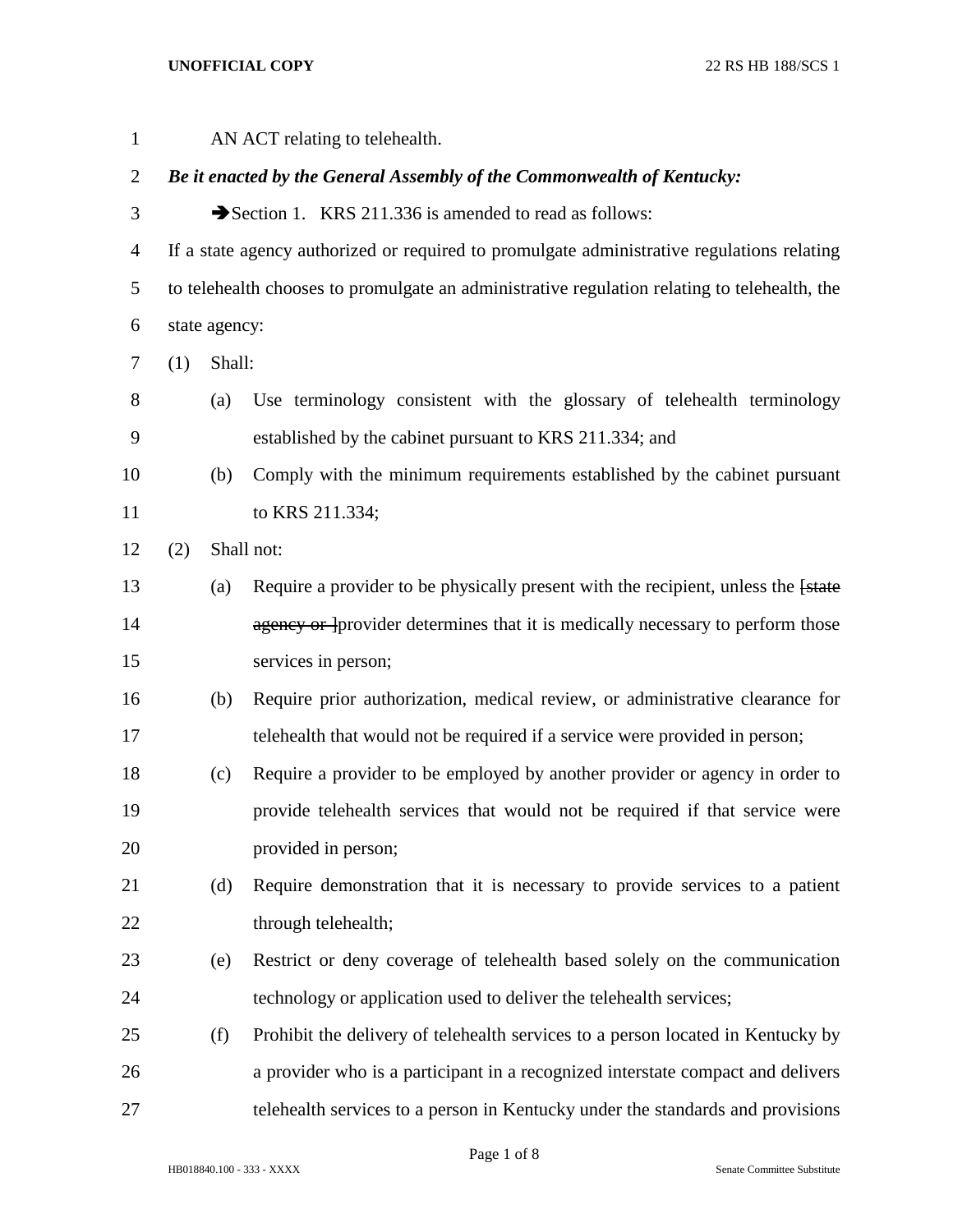| $\mathbf{1}$   |     |     | of that interstate compact;                                                          |
|----------------|-----|-----|--------------------------------------------------------------------------------------|
| $\overline{2}$ |     | (g) | Prohibit an insurer or managed care organization from utilizing audits for           |
| 3              |     |     | medical coding accuracy in the review of telehealth services specific to audio-      |
| 4              |     |     | only encounters; $\left\{ -\alpha \right\}$                                          |
| 5              |     | (h) | Require a provider to be part of a telehealth network; [ and]                        |
| 6              |     | (i) | <b>Prohibit the delivery of telehealth services to a person who is a permanent</b>   |
| 7              |     |     | <u>resident of Kentucky who is temporarily located outside of Kentucky by a</u>      |
| 8              |     |     | provider who is credentialed by a Kentucky professional licensure board;             |
| 9              |     | (i) | <b>Prohibit the delivery of telehealth services to a person who is not a</b>         |
| 10             |     |     | permanent resident of Kentucky who is temporarily located in Kentucky by             |
| 11             |     |     | a provider who is credentialed by a professional licensure board in the              |
| 12             |     |     | person's state of permanent residence; or                                            |
| 13             |     | (k) | Require a health care provider to be physically located in the state that he or      |
| 14             |     |     | she is credentialed in by a professional licensure board in order to provide         |
| 15             |     |     | <u>telehealth services to a person who is a permanent resident of the same</u>       |
| 16             |     |     | state. Nothing in this paragraph shall be construed to imply that the                |
| 17             |     |     | <u>Kentucky Medicaid program would be responsible for reimbursement for</u>          |
| 18             |     |     | any services provided in Kentucky by a provider not credentialed by the              |
| 19             |     |     | <u>Kentucky Medicaid program; and</u>                                                |
| 20             | (3) |     | May promulgate administrative regulations, which shall be no more restrictive than   |
| 21             |     |     | administrative regulations for providers who deliver healthcare services in person,  |
| 22             |     |     | to establish additional requirements relating to telehealth, including requirements: |
| 23             |     | (a) | For the proper use and security of telehealth;                                       |
| 24             |     | (b) | To address emergency situations, including but not limited to suicidal               |
| 25             |     |     | ideations or plans; threats to self or others; evidence of dependency, neglect,      |
| 26             |     |     | or abuse; or other life-threatening conditions;                                      |
| 27             |     | (c) | To prevent waste, fraud, and abuse of telehealth services, both in general and       |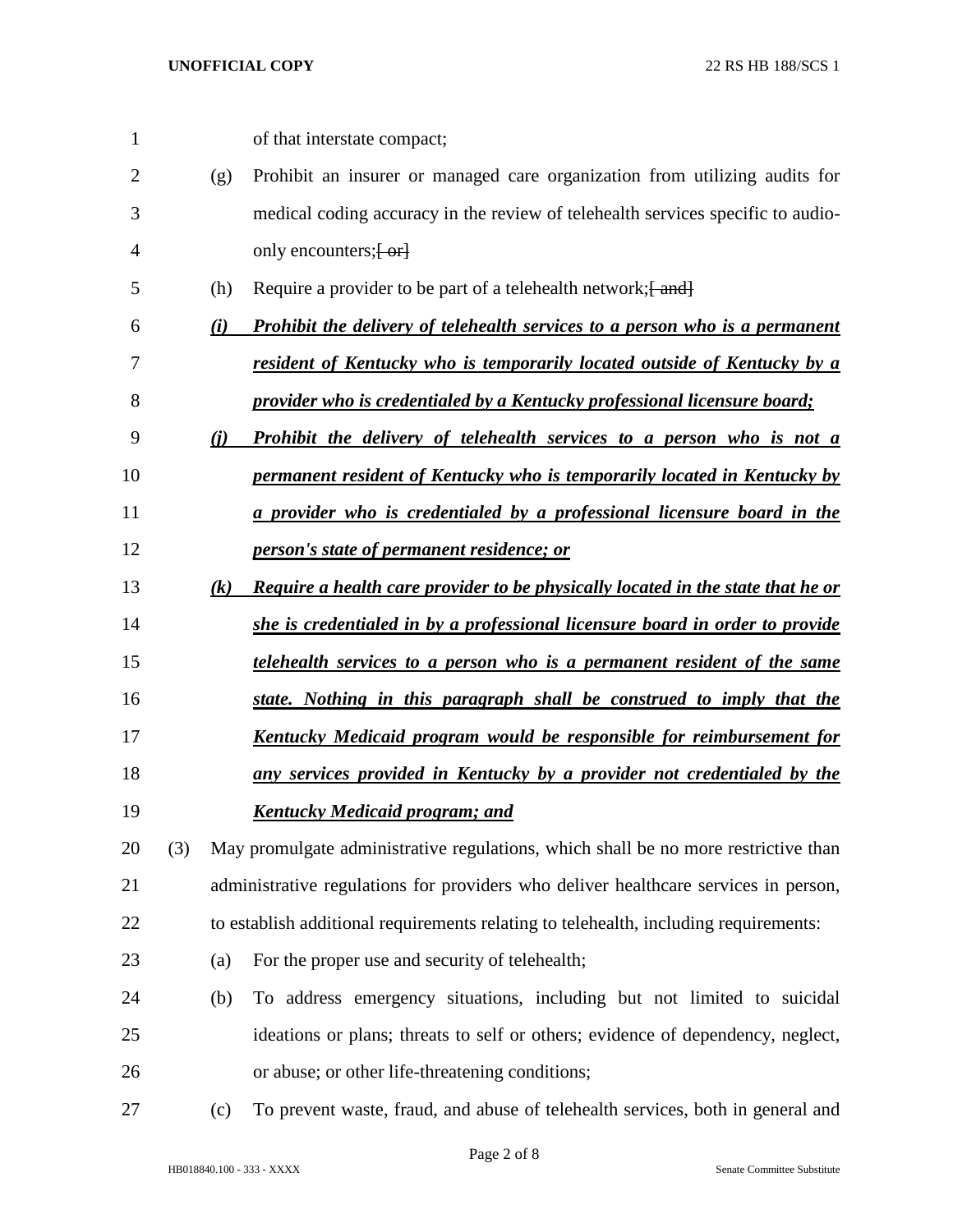| 1              |                  |     | specific to the provision of telehealth services delivered via audio-only              |
|----------------|------------------|-----|----------------------------------------------------------------------------------------|
| $\overline{2}$ |                  |     | encounters; or                                                                         |
| 3              |                  | (d) | That a telehealth provider be licensed in Kentucky, or as allowed under the            |
| 4              |                  |     | standards and provisions of a recognized interstate compact, in order to               |
| 5              |                  |     | receive reimbursement for telehealth services.                                         |
| 6              |                  |     | SECTION 2. A NEW SECTION OF KRS 211.332 TO 211.338 IS CREATED                          |
| 7              |                  |     | TO READ AS FOLLOWS:                                                                    |
| 8              | $\mathcal{L}(I)$ |     | Within thirty (30) days of the effective date of this Act, the Cabinet for Health and  |
| 9              |                  |     | Family Services shall promulgate administrative regulations in accordance with         |
| 10             |                  |     | <b>KRS</b> Chapter 13A to add a definition of "temporarily located" to the glossary of |
| 11             |                  |     | telehealth terminology required under KRS 211.334. The definition shall                |
| 12             |                  |     | establish the parameters of being temporarily located inside or outside of             |
| 13             |                  |     | Kentucky for the purpose of delivering telehealth services to a person under           |
| 14             |                  |     | paragraphs (i) and (j) of subsection (2) of Section 1 of this Act.                     |
| 15             | (2)              |     | In order to comply with the deadline for the promulgation of administrative            |
| 16             |                  |     | regulations required under subsection (1) of this section, the cabinet may             |
| 17             |                  |     | promulgate emergency administrative regulations in accordance with KRS                 |
| 18             |                  |     | 13A.190.                                                                               |
| 19             |                  |     | Section 3. KRS 205.5591 is amended to read as follows:                                 |
| 20             | (1)              |     | For purposes of this section, "equivalent" has the same meaning as in Section 4        |
| 21             |                  |     | of this Act.                                                                           |
| 22             | (2)              |     | The cabinet shall provide oversight, guidance, and direction to Medicaid providers     |
| 23             |                  |     | delivering care using telehealth.                                                      |
| 24             | (3)(2)           |     | The Department for Medicaid Services shall:                                            |
| 25             |                  | (a) | Within thirty (30) days after June 29, 2021:                                           |
| 26             |                  |     | Promulgate administrative regulations in accordance with KRS Chapter<br>1.             |
| 27             |                  |     | for telehealth<br>13A<br>establish<br>requirements<br>to<br>coverage<br>and            |
|                |                  |     |                                                                                        |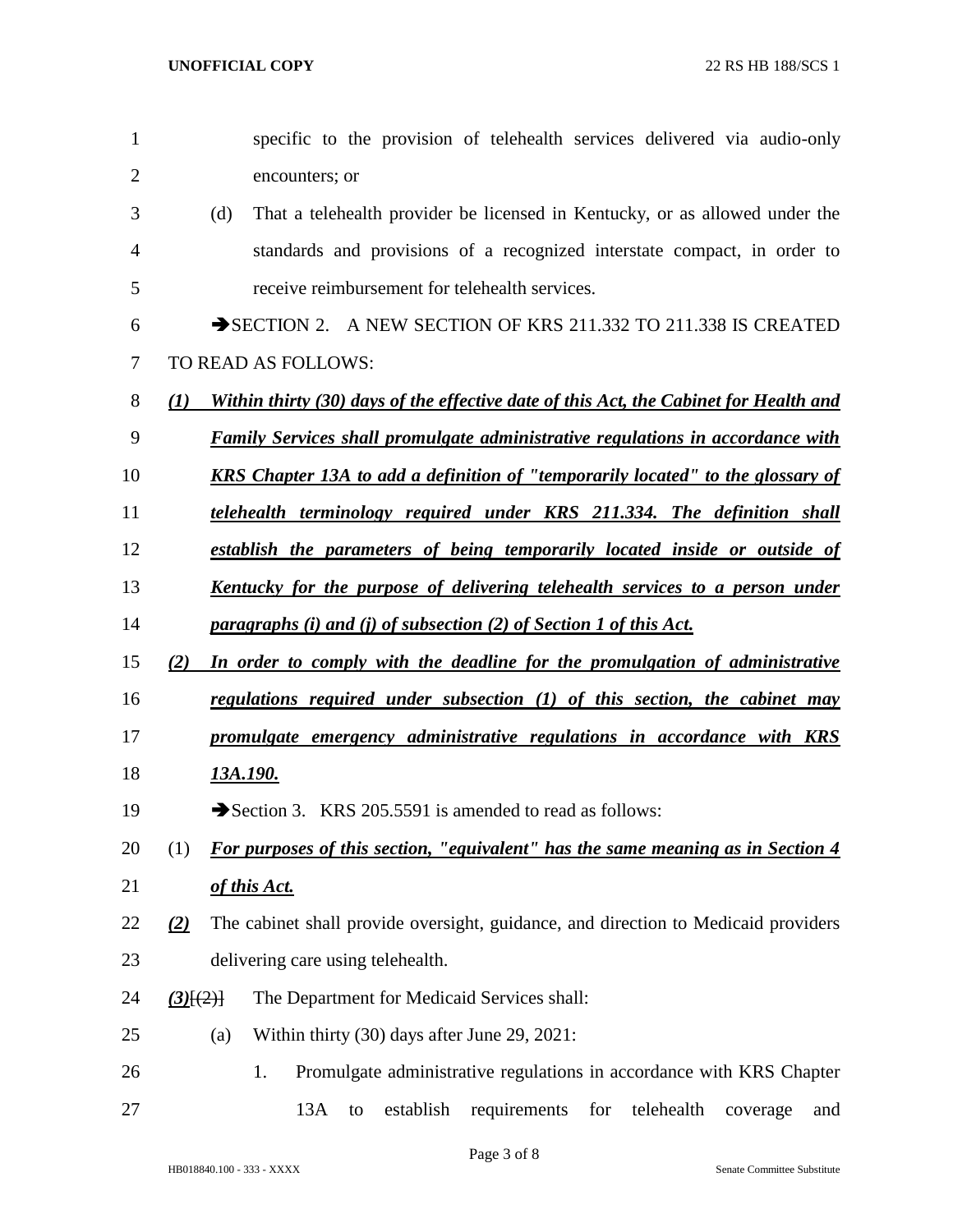| $\mathbf{1}$   |                    | reimbursement rates, which shall be equivalent to coverage requirements           |
|----------------|--------------------|-----------------------------------------------------------------------------------|
| $\overline{2}$ |                    | and reimbursement rates for the same service provided in person unless            |
| 3              |                    | the telehealth provider and the department or a managed care                      |
| $\overline{4}$ |                    | organization contractually agree to a lower reimbursement rate for                |
| 5              |                    | telehealth services; and                                                          |
| 6              |                    | Create, establish, or designate the claim forms, records required, and<br>2.      |
| $\overline{7}$ |                    | authorization procedures to be followed in conjunction with this section          |
| 8              |                    | and KRS 205.559;                                                                  |
| 9              | (b)                | Require that specialty care be rendered by a health care provider who is          |
| 10             |                    | recognized and actively participating in the Medicaid program;                    |
| 11             | (c)                | Require that any required prior authorization requesting a referral or            |
| 12             |                    | consultation for specialty care be processed by the patient's primary care        |
| 13             |                    | provider and that any specialist coordinate care with the patient's primary care  |
| 14             |                    | provider; and                                                                     |
| 15             | (d)                | Require a telehealth provider to be licensed in Kentucky, or as allowed under     |
| 16             |                    | the standards and provisions of a recognized interstate compact, in order to      |
| 17             |                    | receive reimbursement for telehealth services.                                    |
| 18             | $\frac{4}{(4)(3)}$ | In accordance with KRS 211.336, the Department for Medicaid Services and          |
| 19             |                    | any managed care organization with whom the department contracts for the delivery |
| 20             |                    | of Medicaid services shall not:                                                   |
| 21             | (a)                | Require a Medicaid provider to be physically present with a Medicaid              |
| 22             |                    | recipient, unless the provider determines that it is medically necessary to       |
| 23             |                    | perform those services in person;                                                 |
| 24             | (b)                | Require prior authorization, medical review, or administrative clearance for      |
| 25             |                    | telehealth that would not be required if a service were provided in person;       |
| 26             | (c)                | Require a Medicaid provider to be employed by another provider or agency in       |
| 27             |                    | order to provide telehealth services that would not be required if that service   |

Page 4 of 8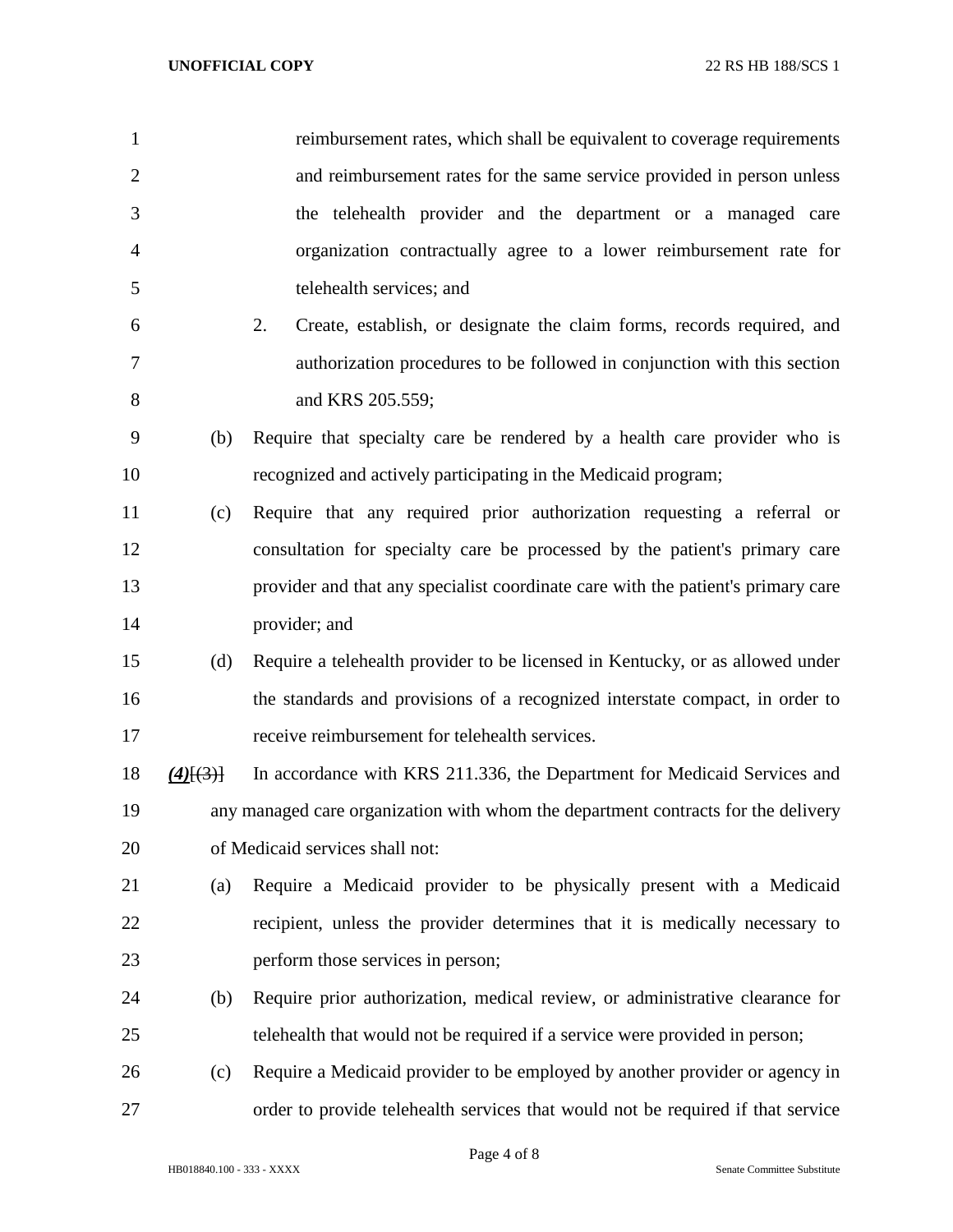| $\mathbf{1}$ |                    | were provided in person;                                                                  |
|--------------|--------------------|-------------------------------------------------------------------------------------------|
| 2            | (d)                | Require demonstration that it is necessary to provide services to a Medicaid              |
| 3            |                    | recipient through telehealth;                                                             |
| 4            | (e)                | Restrict or deny coverage of telehealth based solely on the communication                 |
| 5            |                    | technology or application used to deliver the telehealth services; or                     |
| 6            | (f)                | Require a Medicaid provider to be part of a telehealth network.                           |
| 7            | $(5)$ [ $(4)$ ]    | Nothing in this section shall be construed to require the Medicaid program or             |
| 8            |                    | a Medicaid managed care organization to:                                                  |
| 9            | (a)                | Provide coverage for telehealth services that are not medically necessary; or             |
| 10           | (b)                | Reimburse any fees charged by a telehealth facility for transmission of a                 |
| 11           |                    | telehealth encounter.                                                                     |
| 12           | $(6)$ [ $(5)$ ]    | The cabinet, in implementing KRS 211.334 and 211.336, shall maintain                      |
| 13           |                    | telehealth policies and guidelines to providing care that ensure that Medicaid-           |
| 14           |                    | eligible citizens will have safe, adequate, and efficient medical care, and that          |
| 15           |                    | prevent waste, fraud, and abuse of the Medicaid program.                                  |
| 16           | $(7)$ [(6)]        | In order to comply with the deadline for the promulgation of administrative               |
| 17           |                    | regulations established in subsection $(3)$ [ $(2)$ ] of this section, the Department for |
| 18           |                    | Medicaid Services may promulgate emergency administrative regulations in                  |
| 19           |                    | accordance with KRS 13A.190.                                                              |
| 20           |                    | Section 4. KRS 304.17A-138 is amended to read as follows:                                 |
| 21           | (1)                | As used in this section:                                                                  |
| 22           | (a)                | means reimbursement in an amount equal to what<br>"Equivalent"                            |
| 23           |                    | reimbursement would have been had the service been furnished in person                    |
| 24           |                    | by that provider at the provider's place of service;                                      |
| 25           | <u>(b)</u>         | "Federally qualified health center" means the same as in 42 U.S.C. sec. 1396d;            |
| 26           | $(c)$ $\{\theta\}$ | "Federally qualified health center look-alike" means an organization that                 |
| 27           |                    | meets all of the eligibility requirements of a federally qualified health center          |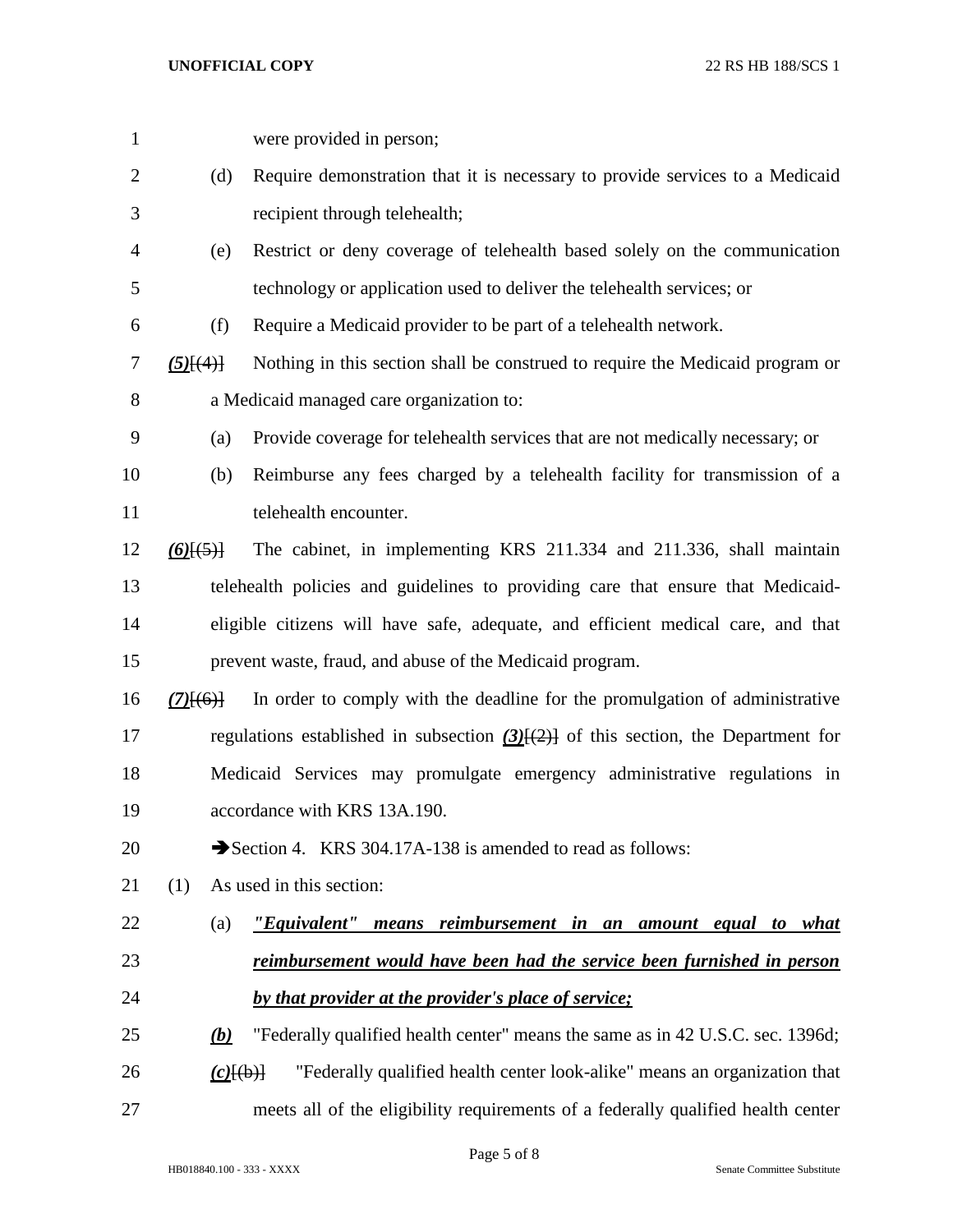| $\mathbf{1}$   |     |                | but does not receive federal grants issued pursuant to 42 U.S.C. sec. 254b;        |
|----------------|-----|----------------|------------------------------------------------------------------------------------|
| $\overline{2}$ |     | $(d)$ [(e)]    | "Originating site" means the site at which a Medicaid beneficiary is               |
| 3              |     |                | physically located at the time a telehealth service or telehealth consultation is  |
| 4              |     |                | provided;                                                                          |
| 5              |     | $(e)$ [(d)]    | "Provider" means the same as in KRS 304.17A-005 and also includes                  |
| 6              |     |                | behavioral health professionals licensed under KRS Chapters 309, 319, and          |
| 7              |     |                | 335;                                                                               |
| $8\,$          |     | $f(E(\theta))$ | "Telehealth" has the same meaning as in KRS 211.332; and                           |
| 9              |     | $(g)$ $(f)$    | "Rural health clinic" means the same as in 42 U.S.C. sec. 1395x.                   |
| 10             | (2) | (a)            | A health benefit plan, issued or renewed on or after January 1, 2022, shall        |
| 11             |     |                | reimburse for covered services provided to an insured person through               |
| 12             |     |                | telehealth, including telehealth services provided by a home health agency         |
| 13             |     |                | licensed under KRS Chapter 216. Telehealth coverage and reimbursement              |
| 14             |     |                | shall, except as provided in paragraph (b) of this subsection, be equivalent to    |
| 15             |     |                | the coverage for the same service provided in person unless the telehealth         |
| 16             |     |                | provider and the health benefit plan contractually agree to a lower                |
| 17             |     |                | reimbursement rate for telehealth services.                                        |
| 18             |     | (b)            | Rural health clinics, federally qualified health centers, and federally qualified  |
| 19             |     |                | health center look-alikes shall be reimbursed as an originating site in an         |
| 20             |     |                | amount equal to that which is permitted under 42 U.S.C. sec. 1395m for             |
| 21             |     |                | Medicare-participating providers, if the insured was physically located at the     |
| 22             |     |                | rural health clinic, federally qualified health center, or federally qualified     |
| 23             |     |                | health center look-alike at the time of service or consultation delivery and the   |
| 24             |     |                | provider of the telehealth service or telehealth consultation is not employed by   |
| 25             |     |                | the rural health clinic, federally qualified health center, or federally qualified |
| 26             |     |                | health center look-alike.                                                          |
| 27             | (3) |                | In accordance with KRS 211.336, a health benefit plan, issued or renewed on or     |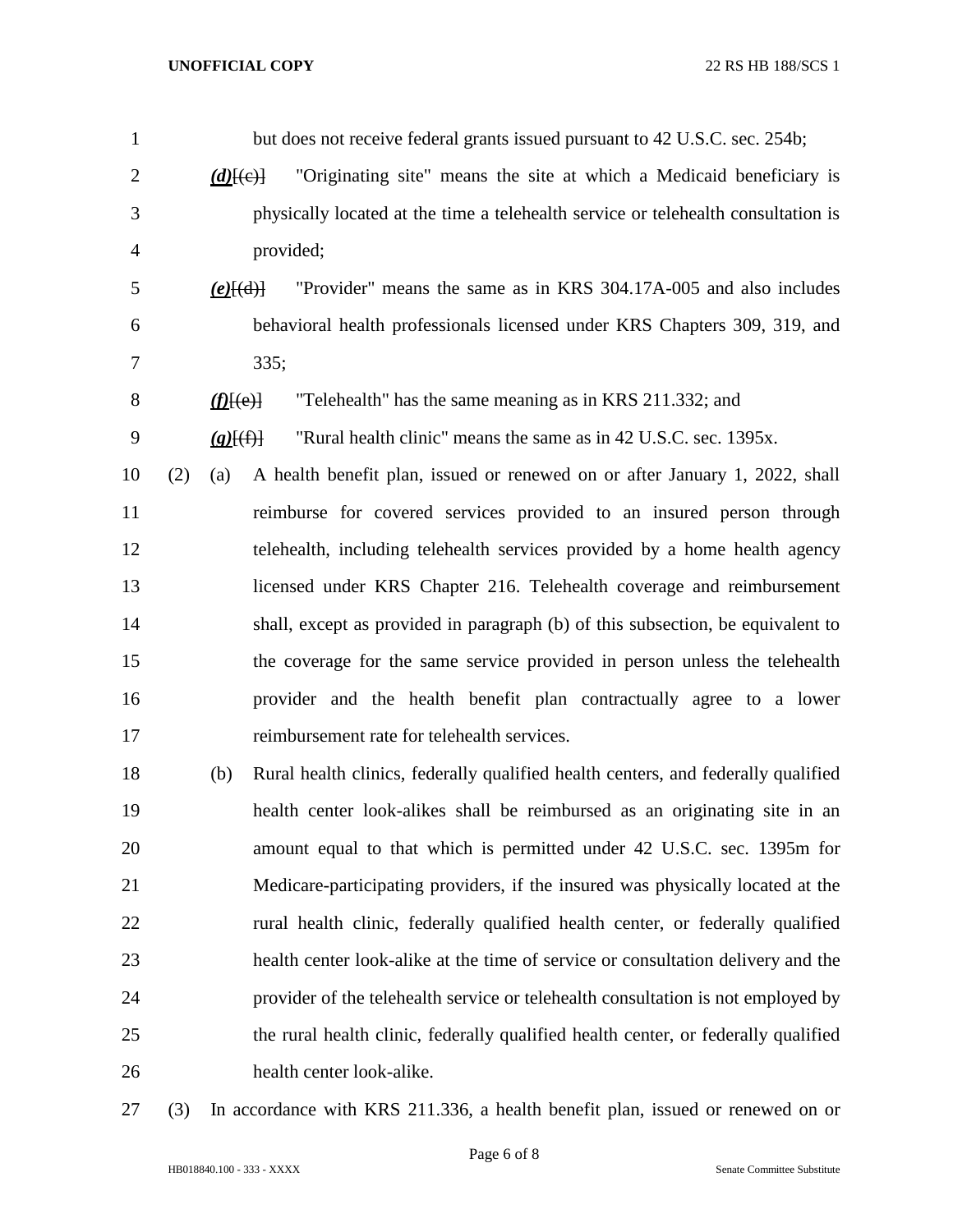after January 1, 2022: (a) Shall not: 1. Require a provider to be physically present with a patient or client, unless the provider determines that it is necessary to perform those services in person; 2. Require prior authorization, medical review, or administrative clearance for telehealth that would not be required if a service were provided in person; 3. Require demonstration that it is necessary to provide services to a 10 patient or client through telehealth; 4. Require a provider to be employed by another provider or agency in order to provide telehealth services that would not be required if that service were provided in person; 5. Restrict or deny coverage of telehealth based solely on the communication technology or application used to deliver the telehealth services; or 6. Require a provider to be part of a telehealth network; (b) Shall: 1. Require that telehealth services reimbursed under this section meet all clinical, technology, and medical coding guidelines for recipient safety and appropriate delivery of services established by the Department of 22 Insurance or the provider's professional licensure board; 2. Require a telehealth provider to be licensed in Kentucky, or as allowed under the standards and provisions of a recognized interstate compact, in order to receive reimbursement for telehealth services; and 3. Reimburse a rural health clinic, federally qualified health clinic, or

federally qualified health center look-alike for covered telehealth